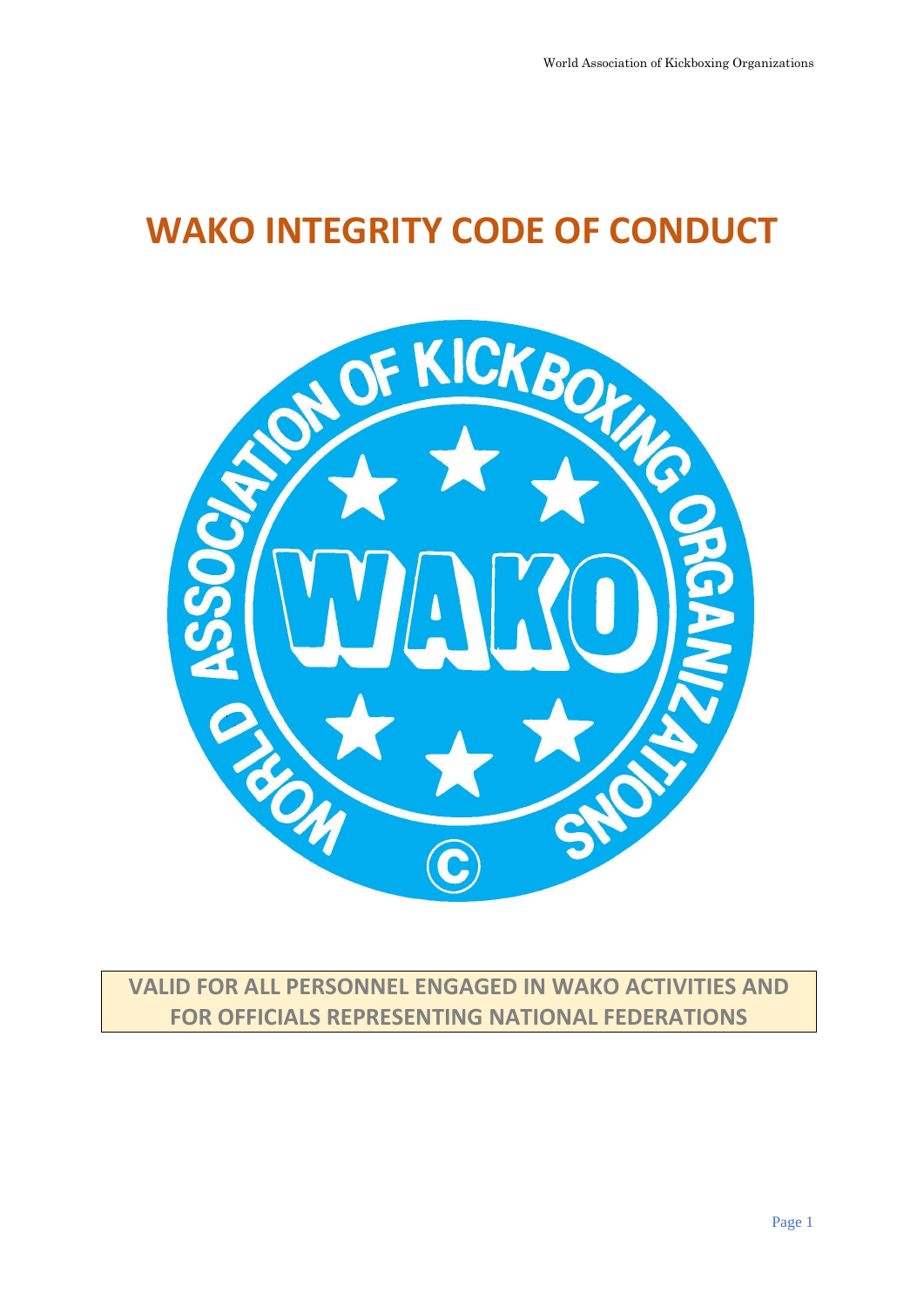# **Introduction**

The Integrity Code of Conduct (ICC) is created to ensure the absolute possible highest standard by everyone engaged in WAKO internationally, like Officials, Coaches, Athletes, Committees and Referees (each, a "**Subject**"). ICC is also as relevant for all personnel representing National Federations. Consider this document as a warning that **"this is what we expect of you if and when you engage in WAKO".**

The ICC always refer to the last version of WAKO Statutes, WAKO By-Laws and WAKO Code of Ethics. All these documents are valid to be found at:

WAKO Statutes and By-Laws: <http://wako.sport/en/page/wako-statutes-and-bylaws/30/>

WAKO Policies: <http://wako.sport/en/page/policies/33/>

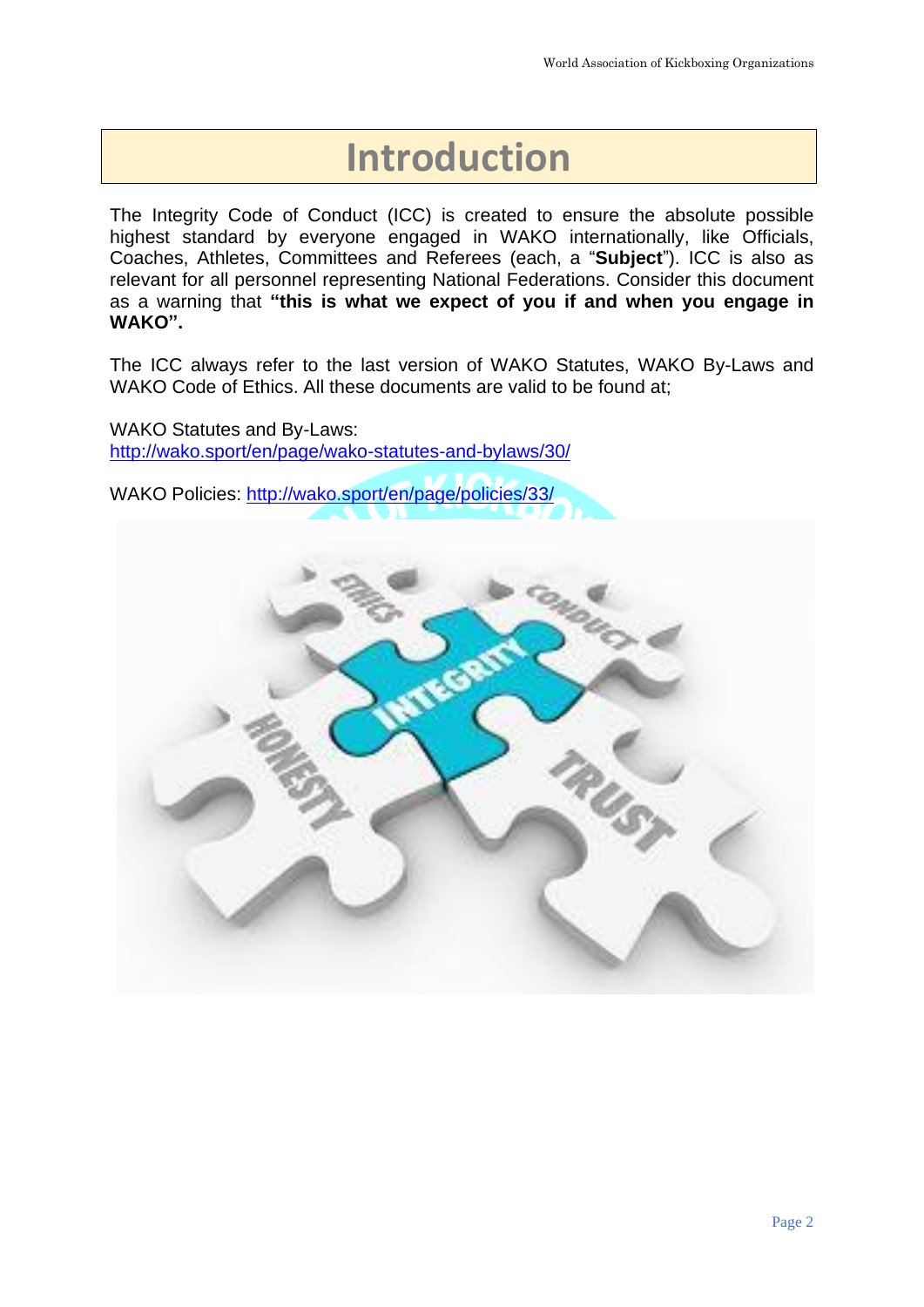#### **1. Declaration of integrity**

I am committed to exercise my function with full integrity, honesty and professionalism. I confirm that I have followed this principle as a delegate of WAKO.

In particular, I herewith confirm to the best of my knowledge that in pursuing my duties as a delegate or Subject of WAKO:

- 1. I have always complied with the applicable rules of WAKO, the applicable Statutes, directives and regulations of WAKO.
- 2. I have always carried out my functions in the best interest of WAKO and never misappropriated any functions within WAKO.
- 3. I have always made timely disclosure of any possible conflict of interest between my function or role in WAKO and my other professional or private interests. In any case of a conflict I have abstained from participating in related decision-making of any valid WAKO body.
- 4. I have never received or offered a bribe from or to any public or private individual or entity.
- 5. I have never assisted in any anti-doping rule violation nor have I made any attempts to conceal an anti-doping rule violation or to manipulate the investigation or the case management of a suspected anti-doping violation.
- 6. I have never assisted in the manipulation of competition results nor am I aware that any such manipulation has taken place.

#### **Integrity disclosure check-list:**

You can use this below check-list in order to validate your own knowledge of high integrity.

I have read and understood the current version of WAKO Statutes and WAKO By-Laws.

I have read and understood WAKO Code of Ethics and WAKO Disciplinary rules

I acknowledge that, as a WAKO Official or Subject, I am at all times subject to the provisions of the WAKO Code of Ethics.

I am not aware of any ongoing or previous matter in which I am or was involved that would constitute a breach of the WAKO Code of Ethics.

I am not aware of any act or omission on my part, or of any information that relates to me (such as investigations, convictions, anti-doping violations or sanctions) that could adversely affect the image or reputation of WAKO.

I acknowledge that I have an on-going obligation to bring to the attention of WAKO any such matters that could negatively affect its reputation.

I am aware that WAKO may request further disclosure from me and/or may undertake independent research on me, and my sports, commercial and professional interests, as part of its process to verify the eligibility of WAKO officials.

I consent to such research and agree to comply with WAKO requests in a timely manner.

I acknowledge that I must perform my duties in WAKO with integrity, transparency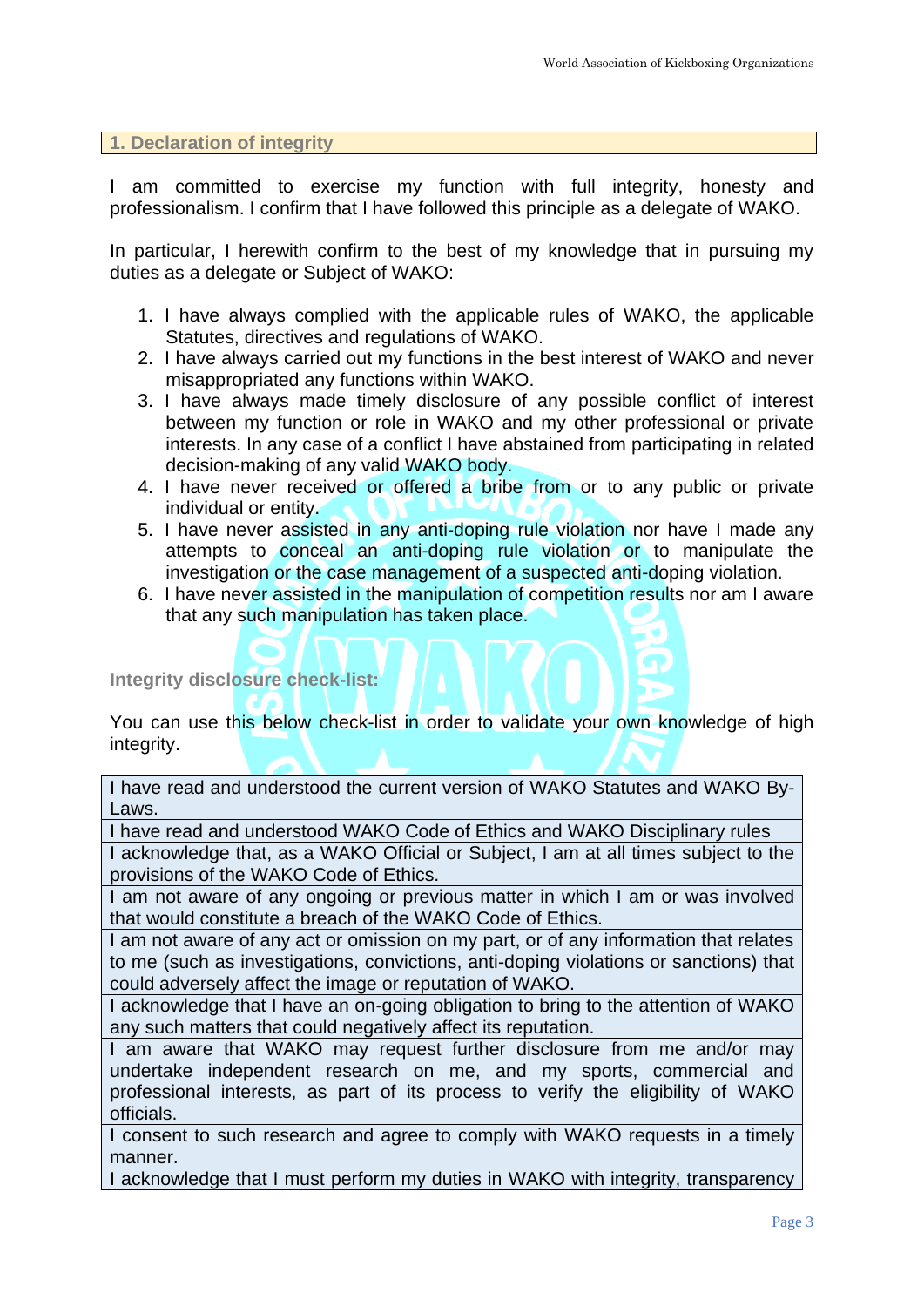and in an independent manner free from any influence that might interfere, or be perceived to interfere, with my obligations to WAKO and the best interests of the sport of Kickboxing.

I consent to the use of the information provided in this Disclosure Form and the Reporting Statement by WAKO for the strict purpose of ensuring compliance with WAKO Code of Ethics and WAKO Rules and Regulations.

I understand that WAKO will process and safeguard this information with appropriate confidentiality in accordance with applicable laws.

I respect not to manipulate or to work against official decisions, to influence and decision in any sporting activity, to or to jeopardize WAKO's reputation.

# **2. Code of conduct**

## **General introduction:**

An agreed and implemented code of conduct is a key cultural document for individuals to agree and understand their responsibility when engaging, acting or interacting with individuals within the community of WAKO. It allows us to have a common understanding in how we should operate within the world of WAKO as individuals and as a collective group. The chapter document the way we act in a constructive and but supportive manner defending the sport we represent. We always conduct our duty under the values: **Respect – Integrity – Fair Play – Accountability – Transparency.**

**I respect our behavior:**

We are frank and open, in our communication with full disclosure of information. We value the wealth of experience and knowledge each of us brings. We identify and address issues, problems and conflicts in a timely manner. We work towards the common good, while respecting our differences. We work together openly and in a collective spirit of good faith. We seek first to understand then to be understood; we listen carefully. We are accountable for and committed to our decisions. We support each other, respect diversity and encourage participation.

**I respect our general practice in meetings and/or respect consequences of decisions:**

Applies as a general practice.

**1.** All individuals participating in meetings will be treated with dignity, honouring their uniqueness and value. There will be no tolerance for abuse, the use of derogatory remarks, personal insults, threats or any form of discrimination.

**2.** Participants must deal with each other in an open, inclusive, honest and respectful fashion.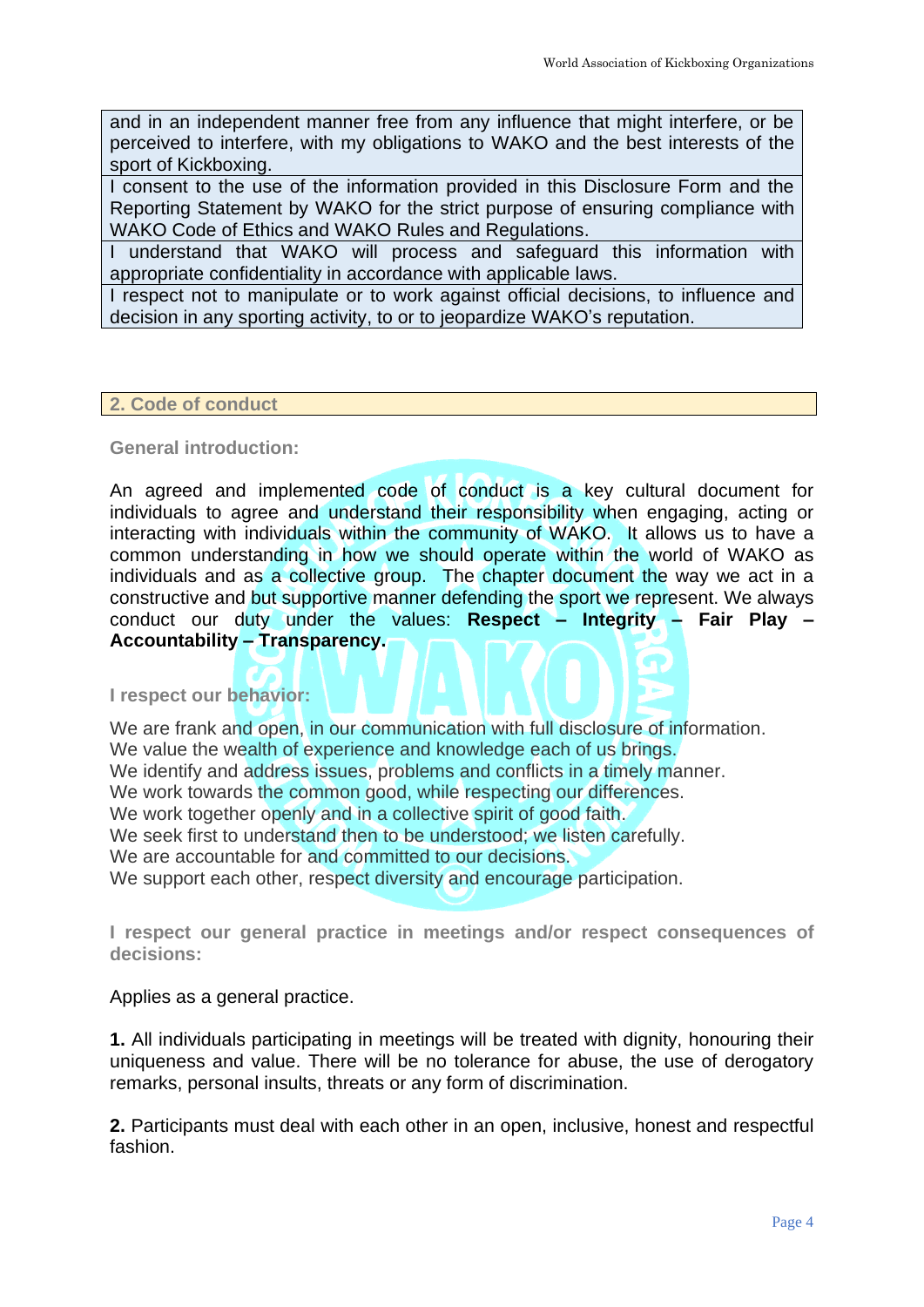**3.** Participants will respect the views of others and allow others the opportunity to speak without interruption within the drawn time limit.

**4.** Meeting participants are expected to be constructive and to represent the interests of the WAKO organization rather than individual or personal interests.

**5.** Participants are expected to have completed the necessary advance preparation for meetings, and be prepared to dedicate sufficient time and energy to the Organization.

**6.** Communication in meetings will be clear, timely, and concise, to the topic and avoid indecorous language and/or reference to personalities and/or being repetitive.

**7.** Individual participants will not seek to excessively dominate proceedings.

**I respect the chairman of the meeting rights:**

If applicable for the meeting due to time limit or if the agenda is extensive.

**8.** Participants will only speak at the invitation/recognition of the chairman and defined on the time-limit defined for each specific meeting. Any expansion of time allowance can only be given to the Chair and will be conducted with relevance to the time length of the meeting and to the progress of the meeting.

**9.** If the Chairman of a meeting believes that a participant is in breach of the Code of Conduct he/she will react according to following principles (that will be quoted in the respective minutes of the meeting):

- 1<sup>st</sup> and 2<sup>nd</sup> warning to be conducted verbally.

- 3<sup>rd</sup> warning includes no right to speak or involve with other participants for 30 minutes. The Chairman announces participation. The Chairman also warn that the next warning automatic leads to suspension from rest of the meeting.

- 4<sup>th</sup> warning includes that the Chairman suspends the delegate and to leave the room with immediate effect.

**I respect the conduct on decisions made by any level in WAKO:**

Applies as a general practice.

**10.** A decision must be respected and followed internally and externally. It is important for the integrity of the Board/Committee to loyally respect the majority of any decision and assist in execution of the decisions.

**11.** A general business practice requires that all voting delegates support any decision. If a decision of any sensitivity or controversy relevance needs a communication strategy, all delegates of a meeting must respect that communication and questions internally and externally are to be handled only by representatives approved for such.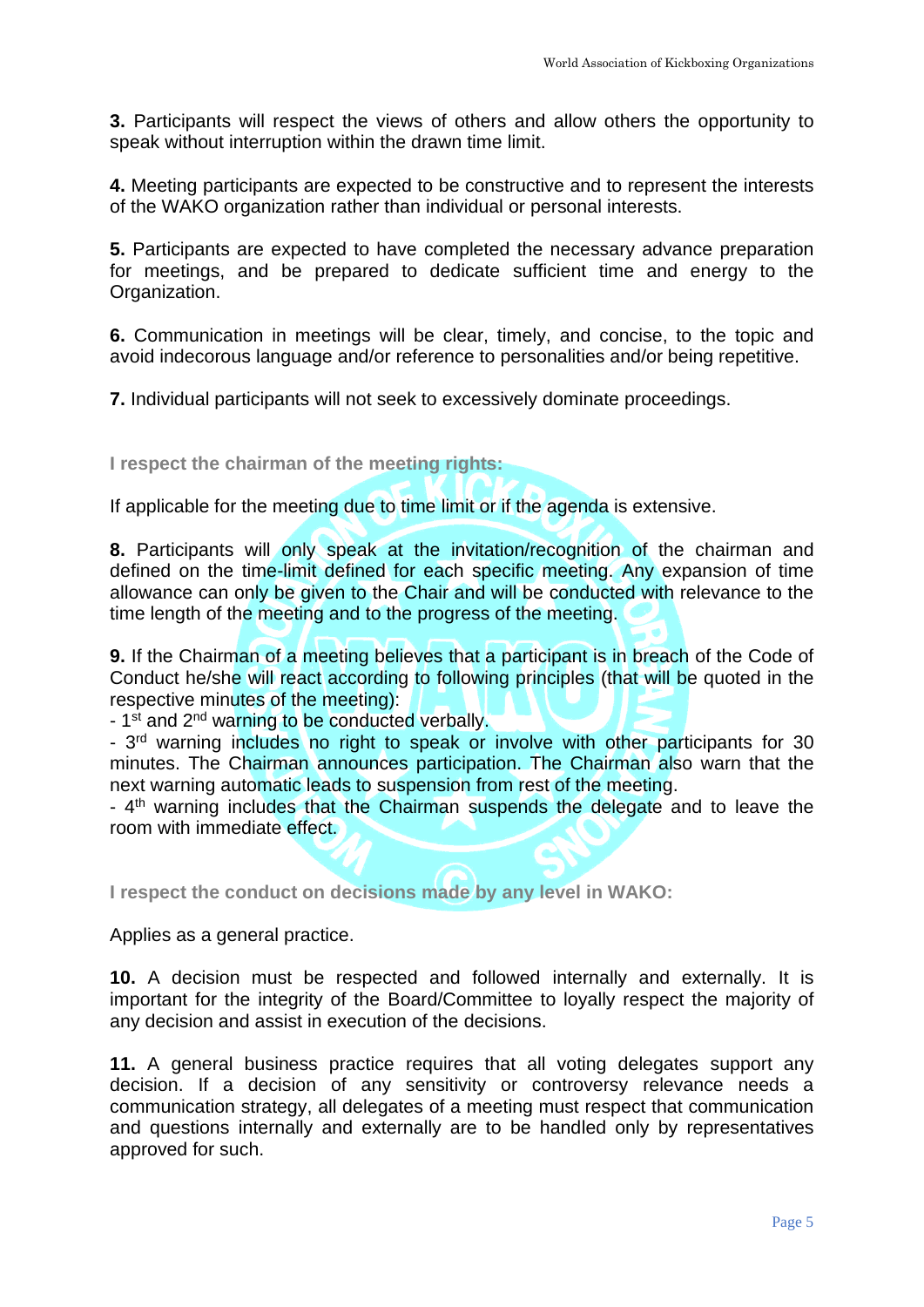**12.** Breach of these conducts like opposing and/or clear resistance and/or nonrespect of respective decisions and/or working clearly against decisions or WAKO's interest, will be reacted on accordingly and will be seen as disloyalty to the colleagues and to the system a member represent and for which can be in clear conflict of good governance practiced for WAKO.

The same breach of Code of Conduct applies if members of the Board or the Committees are exposed for excessive pressure and/or are pursued from colleagues in the same Board or Committee and/or from colleagues within the WAKO organization, in an inappropriate manner.

Breach of the Code of Conduct should immediately be reported either to the President or to the Ethical Committee directly.

# **I respect the rules of conflict of interest:**

All staff, volunteers, and management committee members of WAKO and, in general, any Subject within WAKO shall avoid any conflict of interest between the interests of the Organization on the one hand, and his/her own personal, professional, and business interests on the other. This includes avoiding actual conflicts of interest as well as the perception of conflicts of interest.

The purposes of this policy are to protect the integrity of the Organization's decisionmaking process, to enable our stakeholders to have confidence in our integrity, and to protect the integrity and reputation of the entire organization as national federations, other WAKO Officials, athletes, volunteers, staff and committee members.

If there is any connection to you as individual respective the position you have in either WAKO's body or in any other permanent or temporary position, you cannot take part of any decision making process.

## **Disclosure Check-List:**

You can use this check list in order to validate your own neutrality of high integrity.

Are you aware of any actual or potential conflicts with WAKO, based on the significant interests held by you.

Have you ever been found by a Relevant Authority to have committed an antidoping rule violation at any time, including if you have ever served any period of ineligibility for that violation.

Are you aware of any other material information that would preclude you from serving, or make you unsuitable to serve, as an WAKO IF Official.

Are you aware of any ongoing or previous matter, in which you are/were involved and which is not disclosed here, that is likely to result in a breach of WAKO IF Code of Ethics.

Are you aware of any action or omission, on your part, that, should you serve as